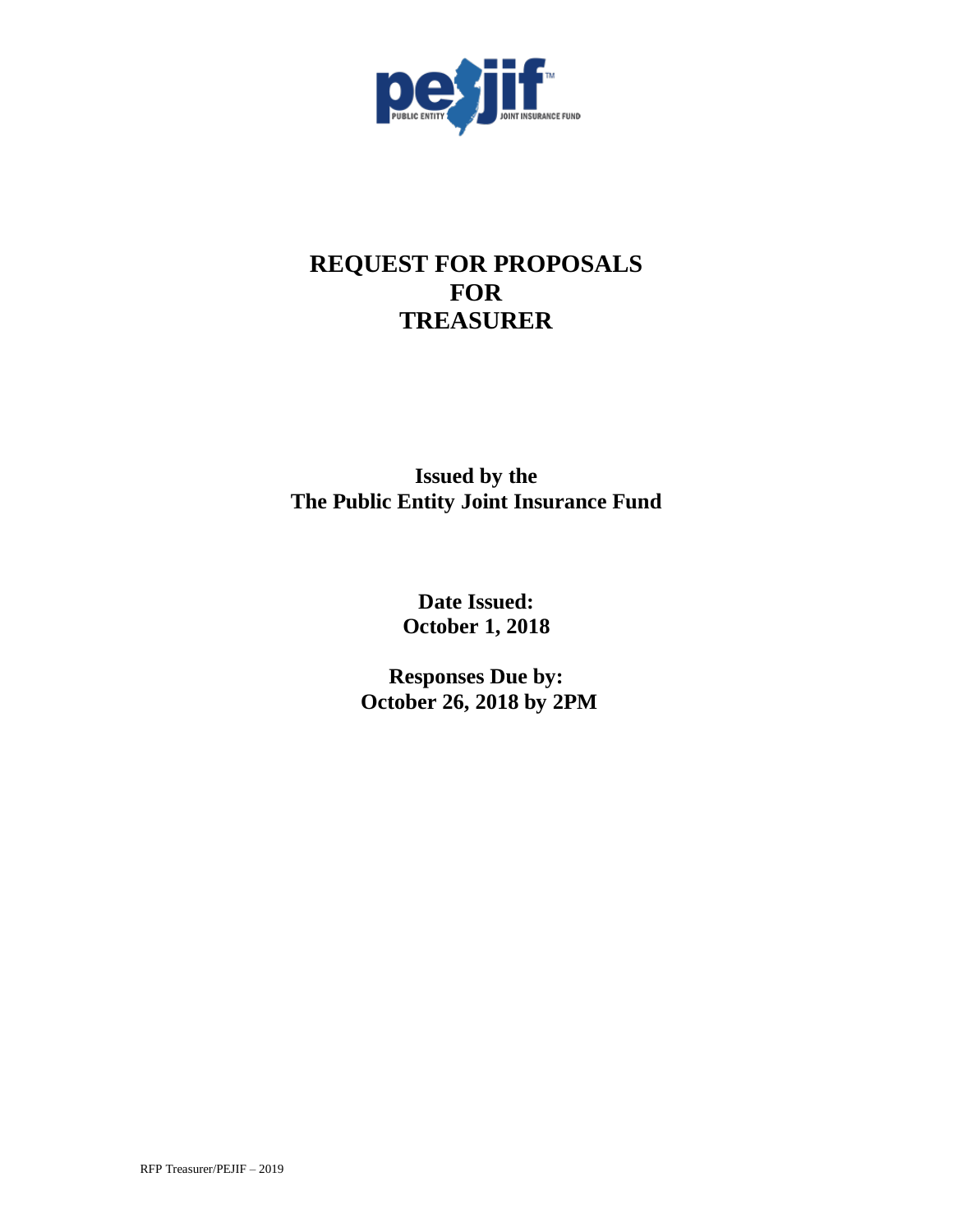

#### **I. PURPOSE AND INTENT**

Through this Request for Proposals (RFP), the Public Entity Joint Insurance Fund (hereinafter the "Fund") seeks to engage a vendor as Treasurer for the 2019 fund year commencing January 1, 2019 or upon appointment, whichever is later. This contract will be awarded through a fair and open process pursuant to NJSA 19:44A-20.4 et seq.

## **II. PROPOSAL SUBMISSION**

Submit (a) one original paper copy, clearly marked as the "ORIGINAL" plus an electronic **copy in Word Format on an electronic drive**. The proposal must be addressed to:

> Madeline Delgado Executive Assistant Public Entity Joint Insurance Fund c/o NIP Group, Inc. 900 Route 9 North / Suite 503 Woodbridge, New Jersey 07095

## **The proposal must be received by October 26, 2018 at 2:00 p.m.**

**Faxed or E-Mailed proposals will NOT be accepted.**

#### **Any inquiry concerning this RFP should be directed in writing to:**

Madeline Delgado Executive Assistant to the President Public Entity Joint Insurance Fund 900 Route 9 North / Suite 503 Woodbridge, New Jersey 07095

All documents/information submitted in response to this solicitation shall be available to the general public as required by the New Jersey Open Public Records Act N.J.S.A. 47:1A-1 et seq. The Fund will not be responsible for any costs associated with the oral or written and/or presentation of the proposals. The Fund reserves the right to reject any and all proposals, with or without cause, and waive any irregularities or informalities in the proposals. The Fund further reserves the right to make such investigations as it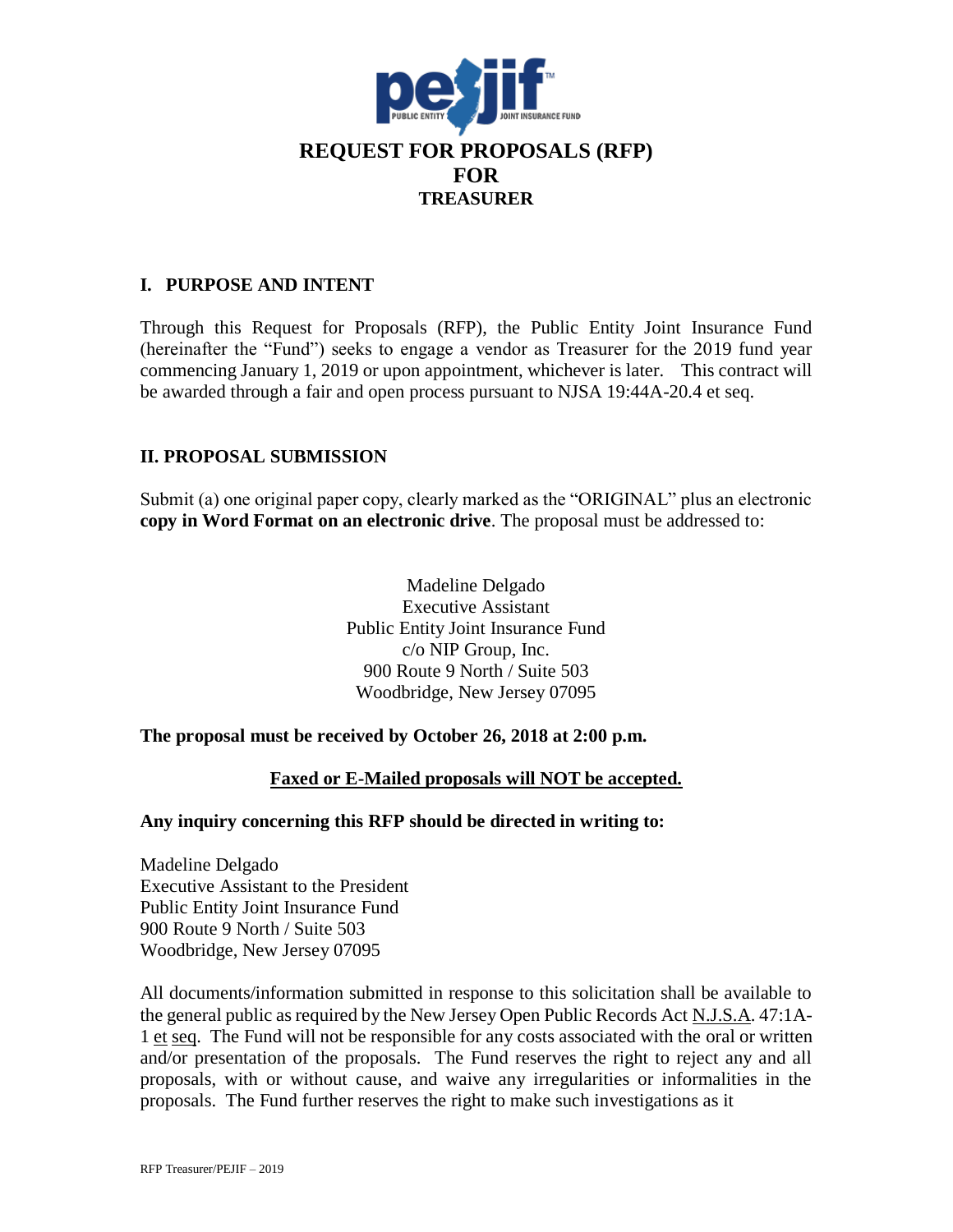

deems necessary as to the qualifications of any and all vendors submitting proposals. In the event that all proposals are rejected, the Fund reserves the right to re-solicit proposals.

#### **III. GENERAL INFORMATION ON THE FUNCTIONS OF THE FUND**

The Fund is organized pursuant to NJSA 40A: 10-36 to provide property/casualty insurance to its member local units. The Fund also provides its members with a comprehensive risk control and claims management program. The Fund is controlled by Board of Fund Commissioners that annually elects an executive committee. The Fund is regulated by the Department of Banking and Insurance and the Department of Community affairs.

## **IV. MINIMUM QUALIFICATIONS**

See Exhibit A

#### **V. SCOPE OF SERVICES**

- A. Deposit all receipts in bank accounts within 48 hours of receiving same.
- B. Review all expense payment vouchers, checks and receipts prior to presentation of the bills' list to the Executive Committee.
- C. Sign and distribute all expense payment checks.
- D. Fund claim imprest accounts in amounts requested by claims administrators.
- E. Compare claims administrator and treasurer records of claim payments, recoveries, voids, and adjustments and report variances to the claims administrator and Executive Director/Administrator.
- F. Reconcile all checking and investment accounts prior to submittal of monthly reports to the Executive Committee and Executive Director/Administrator. Submit a monthly report of cash and investment activity to the Executive Committee in a format acceptable to it.
- G. Assist the Executive Director/Administrator's office in the preparation of the general ledger by supplying a report of cash and investment activity for a month at least one week prior to a subsequent month's Executive Committee meeting. Such report of cash and investment activity shall be in a format specified by the Executive Director/Administrator. The report shall be supplemented by checking and investment account reconciliations for the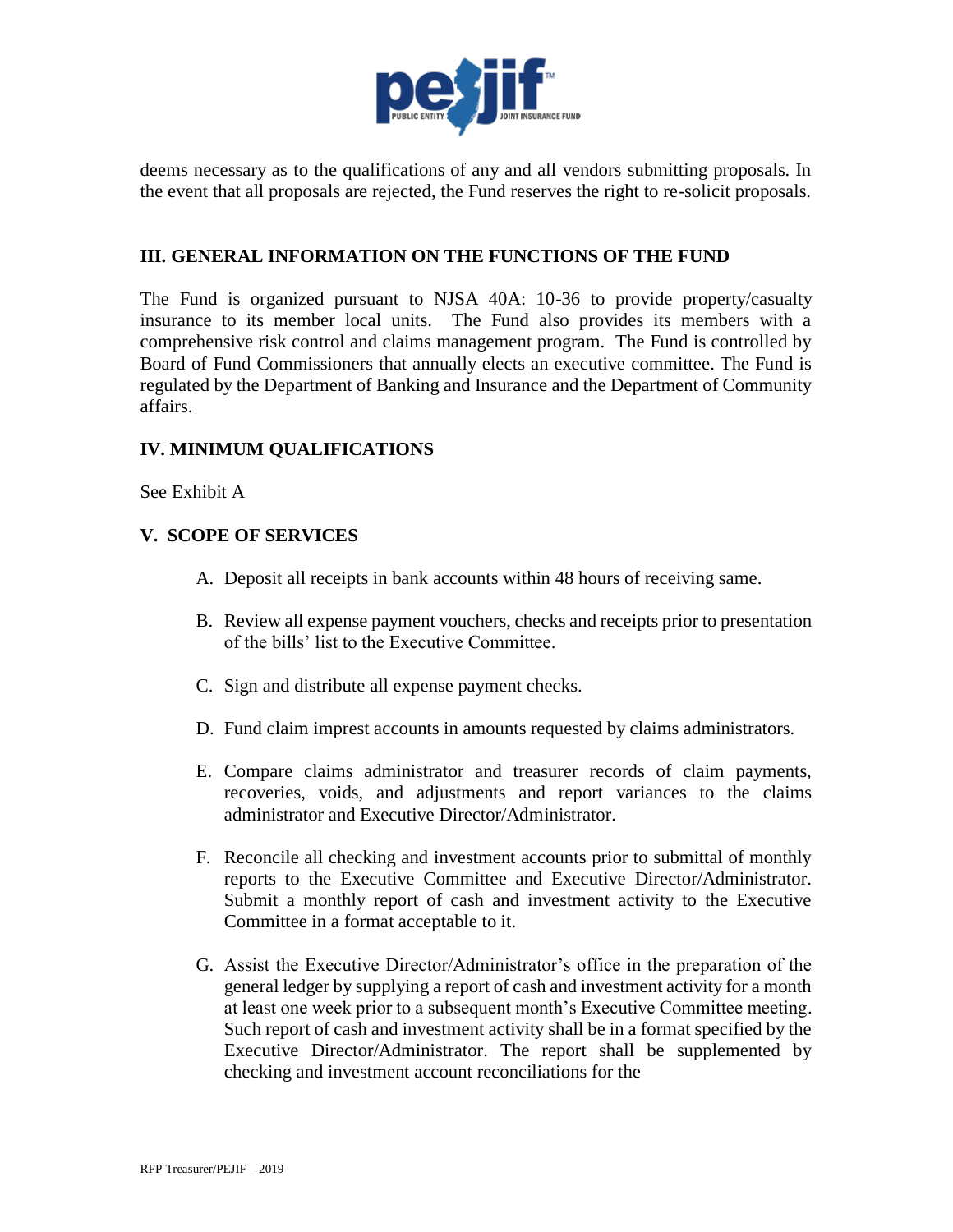

- H. period, copies of all bank and investment account statements for the period, and imprest account reconciliations for the period.
- I. Review the monthly general ledger, trial balance, and financial fast track reports to assure that they are consistent with treasurer's cash and investment records.
- J. Oversee and implement the FUND's cash and investment management plan.
- K. Assure that all treasurer records are available for review by outside auditors within 30 days of June 30 and December 31 period ends.
- L. Report monthly to the Executive Committee on delinquent assessments, and assist in collection of outstanding assessments.
- M. Submit plans to the Executive Director/Administrator for correction of audit comments and recommendations dealing with functions relating to this scope of service.
- N. Implement corrective action plans adopted by the Executive Committee for audit comments and recommendations.
- O. Attend Executive Committee meetings and/or other meetings as may be deemed necessary to effectuate the scope of services.
- P. Assist the Executive Director/Administrator in the preparation of the annual operating budget.
- Q. Perform other duties as requested by the Executive Committee and as outlined in FUND Bylaws, Risk Management Plan, Cash and Investment Management Plan, and in State statutes and regulations.

## **VI. MANDATORY CONTENTS OF PROPOSAL**

In its proposal, the firm must include the following:

1) Contact Information: Provide the name and address of the firm, the name, telephone number, fax number, and e-mail address of the individual responsible for the preparation of the proposal.

2) A fee proposal for the 2019 fund year.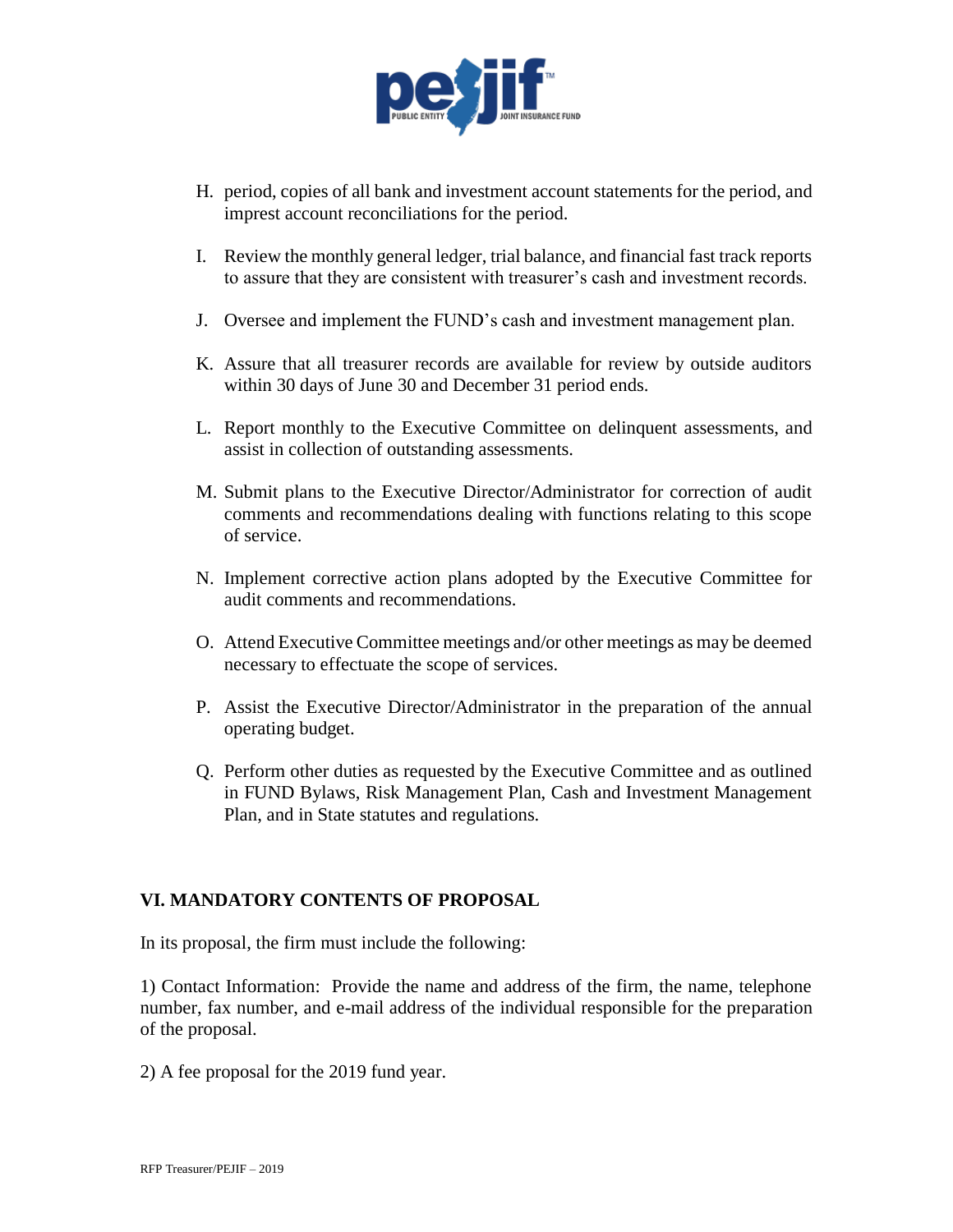

3) An executive summary of not more than two pages identifying and substantiating why the vendor is best qualified to provide the requested services.

4) A staffing plan listing those persons who will be assigned to the engagement if the vendor is selected, including the designation of the person who would be the vendor's officer responsible for all services required under the engagement. This portion of the proposal should include the relevant resume information for the individuals who will be assigned. This information should include, at a minimum, a description of the person's relevant professional experience, years and type of experience, and number of years with the vendor. Also include a copy of the data forms required by the Department of Banking and Insurance pursuant to NJAC  $11:15 - 2.6$  (c) 8.

5) A description of the vendor's experience in performing services of the type described in this RFP. Specifically identify client size and specific examples of similarities with the scope of services required under this RFP.

6) A description of resources of the vendor (i.e., background, location, experience, staff resources, financial resources, other resources, etc.).

7) The location of the office, if other than the vendor's main office, at which the vendor proposes to perform services required under this RFP. Describe your presence in New Jersey. Specifically, the vendor must state in its proposal whether or not the vendor is registered as a small business enterprise ("SBE") with the New Jersey Commerce and Economic Growth Commission New Jersey's Set-Aside Program.

8) Provide references including the contact names, titles and phone numbers.

9) In its proposal, the vendor must identify any existing or potential conflicts of interest, and disclose any representation of parties or other relationships that might be considered a conflict of interest with regard to this engagement, or the Fund.

## **VII. INTERVIEW**

The Fund reserves the right to interview any or all of the applicants submitting a proposal. Although interviews may take place, the proposal should be comprehensive and complete on its face. The Fund reserves the right to request clarifying information subsequent to submission of the proposal.

## **VIII. SELECTION PROCESS**

All proposals will be reviewed to determine responsiveness. Non-responsive proposals will be rejected without evaluation. For vendors that satisfy the minimum requirements,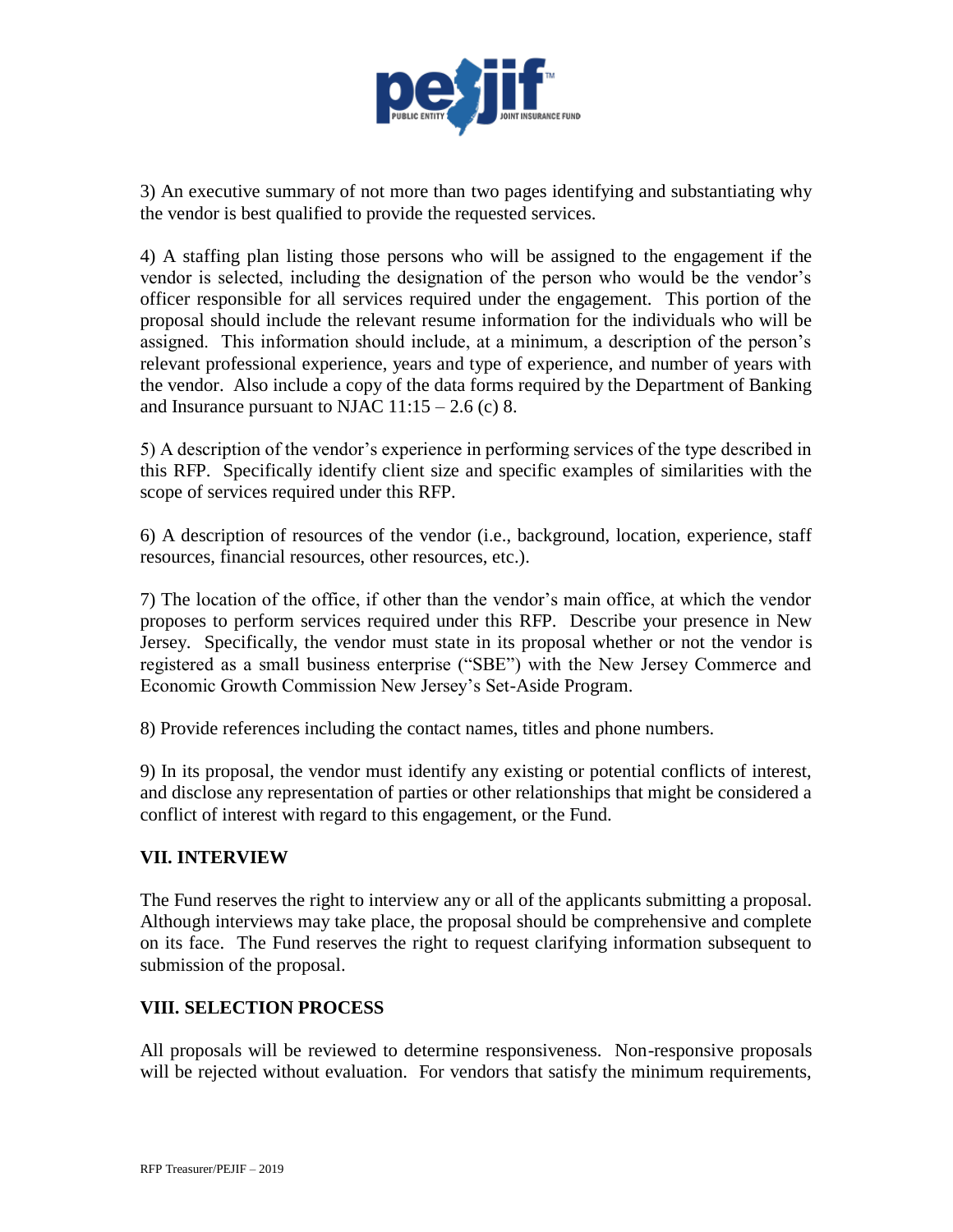

the Fund will evaluate proposals based on the following evaluation criteria, separate or combined in some manner, and not necessarily listed in order of significance:

(a) The vendor's general approach to providing the services required under this RFP.

(b) The vendor's documented experience in successfully completing contracts of a similar size and scope to the engagement addressed by this RFP

(c) The qualifications and experience of the vendor's management, supervisory or other key personnel assigned to the engagement, with emphasis on documented experience in successfully completing work on contracts of similar size and scope to the services required by this RFP.

(d) The overall ability of the vendor to mobilize, undertake and successfully complete the engagement within the timeline. This criterion will include, but not be limited to, the following factors: the number and qualifications of management, supervisory and other staff proposed by the vendor to perform the services required by this RFP; the availability and commitment to the engagement of the vendor's management, supervisory and other staff proposed; the vendor's contract management plan, including the vendor's contract organizational chart.

# **IX. SELECTION CRITERIA AND CONTRACT**

The Fund will select the vendor deemed most advantageous to the Fund, price and other factors considered. The contract between the Fund and the selected vendor(s) shall be comprised the contract attached as exhibit A, this RFP, any clarifications or addenda thereto, the selected vendor's proposal, and any changes negotiated by the parties.